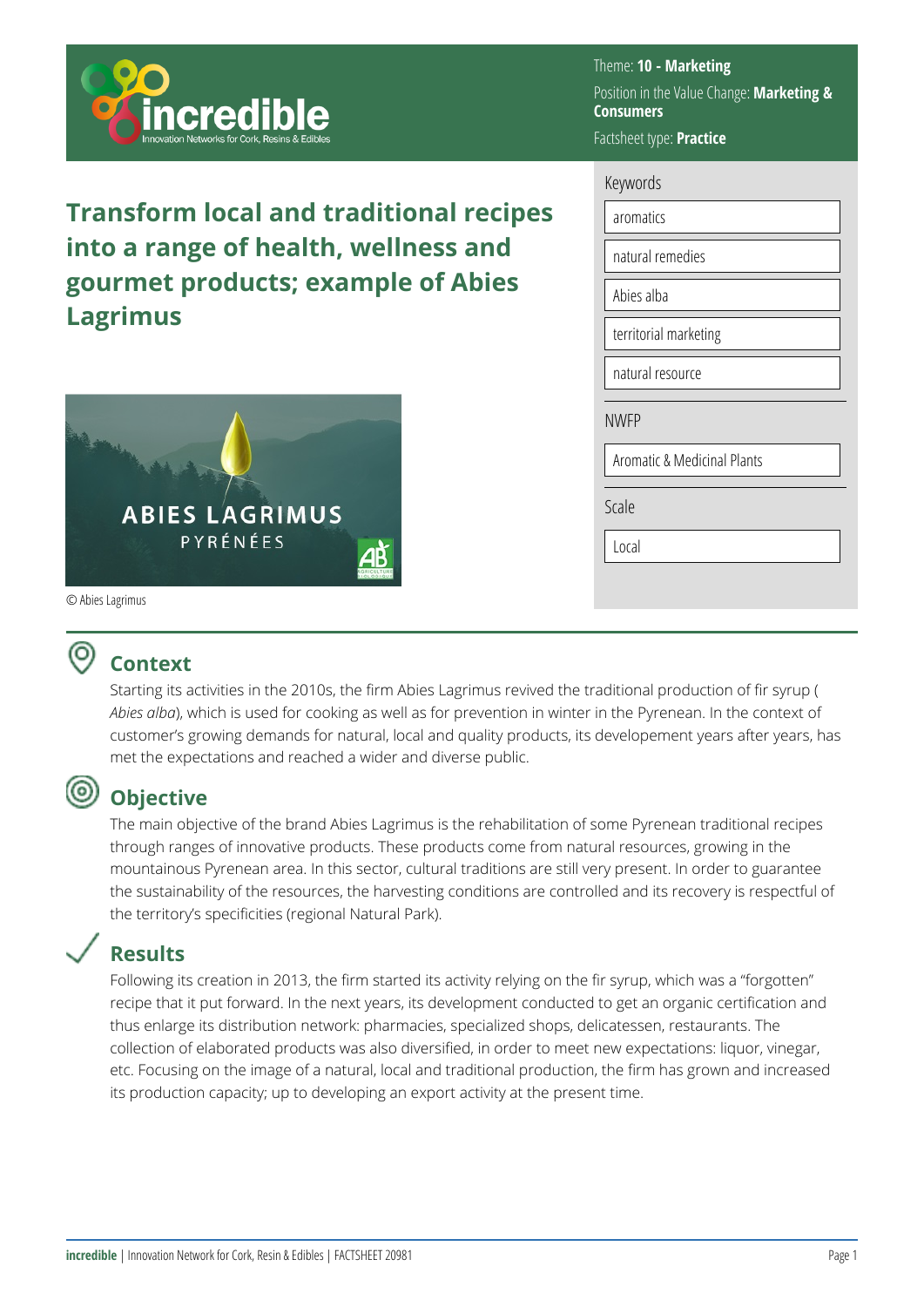### Recommendations

Abies Lagrimus presents numerous assets that match many customer s ex - A territorial establishment with enhancement of local emblemarareistedsour in a sustainable way.

- It contributes to preserve cultural and traditional heritage, reviving rec
- Working on different ranges to enlarge its offer, the firm targets the or

#### Impacts and weaknesses

Due to an unknown first product and a restricted collection, the launch w years to ensure regular activity, although the firm always had positive re development is still going on and contact requests are increasing, provin products and methods. Such activity is creating a new economical local c the territory.

#### Future developments

The main objective of the firm is to continue in the actual way, developin parts of the world (North America, Asia, and Europe). It committed in sev supported by the European Union and is also accompanied by the Occitan its diversification, especially with a selection of wild edible plants of the to hire an extra co-worker.

Some products of the range developed by Abies Lagrimus (© Abies Lagrimus)

#### Further information

[https://abieslagrimus.c](https://abieslagrimus.com/presentation-du-projet)om/presentation-du-projet